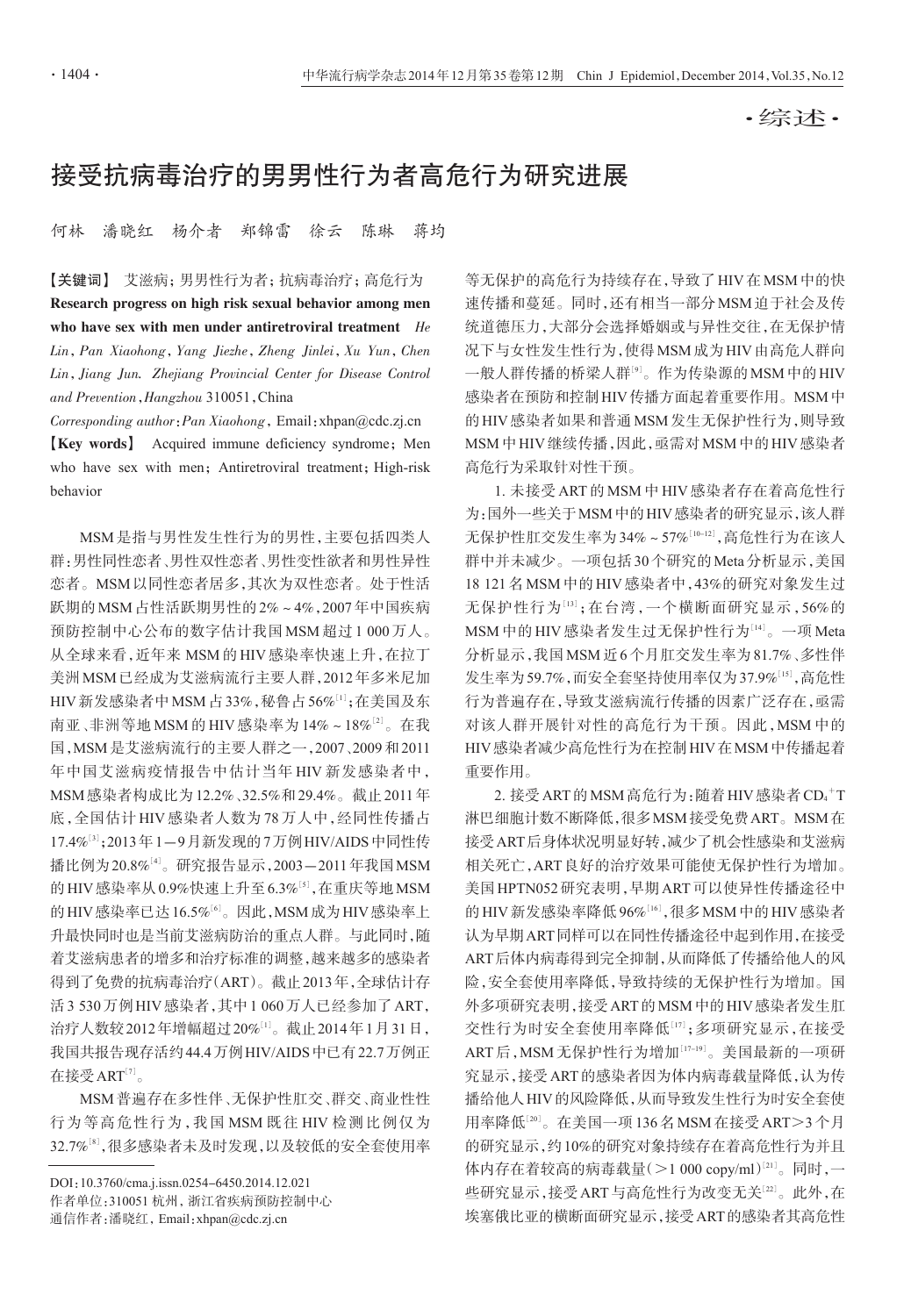行为少于未接受者[<sup>23</sup>] ,可能原因是接受ART的感染者接受治 疗时身体状况已经很差,其身体状况明显低于未接受者,性 活跃度降低。虽然关于ART与高危性行为的改变有争议,但 大量的研究证据显示,在MSM的ART覆盖率大幅提高的同 时,MSM中的HIV感染者的性传播疾病(STD)患病率升高、 高危性行为发生变化如安全套使用率降低[<sup>22</sup>,24,25] 。多项研究 显示,由于持续的高危性行为、较高STD感染率和生殖系统 炎症,MSM中的HIV感染者在接受ART后,其精液中依旧可 以检测到 HIV[13,26,27]。最新研究显示,83 名 MSM 接受 ART 后,其血液中检测不到HIV,但在25%研究对象的精液里检 测到了HIV[28] 。接受ART的 MSM中的HIV感染者中,发生 无保护性行为的研究对象,其精液中更容易发现HIV(发生 无保护性行为的研究对象精液中存在HIV的概率是未发生 无保护性行为的7倍),有STD/尿道炎的研究对象精液中发 现 HIV 的概率是无 STD/尿道炎的 27 倍'<sup>28」</sup>。 已接受 ART 的 MSM中,由于持续的高危性行为和较高的STD患病率,精液 中还是存在HIV $^{\scriptscriptstyle[27]}$ 。因此,MSM 在接受 ART 的同时可能存 在着持续的高危性行为,导致HIV继续传播,对接受ART的 MSM开展相关高危性行为监测已刻不容缓。

WHO 2013年6月30日发布《治疗和预防HIV感染的新 指南》推荐CD4+T淋巴细胞计数由原来的低于350 cell/mm<sup>3</sup> 提高到低于 500 cell/mm<sup>3</sup>开始治疗'<sup>29'</sup>。而我国最新的治疗标 准也是提高到低于 500 cell/mm<sup>3</sup>开始治疗<sup>[30]</sup>。随着感染人数 增多和治疗标准的调整,将会有越来越多的MSM中的HIV 感染者开始接受早期ART。大部分感染者接受治疗时处于 HIV期,其身体状况较好,性行为活跃,如果发生性行为时不 采取保护措施,很容易导致HIV在MSM中传播。研究显示, ART依从性差的人,其ART效果也差,容易治疗失败从而产 生耐药,导致耐药病毒株的传播[<sup>14</sup>,28] 。在美国开展的接受 ART 的 MSM 研究中显示 , HIV 耐药病毒传播率为 14.2%[31] ; 而国内在19个省(市)开展的研究显示,MSM中耐药病毒比 例为 4.9%[<sup>32</sup>],远高于其他高危人群。因此,接受 ART 的 MSM可能导致HIV耐药毒株的传播流行,一旦HIV耐药毒 株流行起来,将会对艾滋病预防与控制带来巨大挑战。

3. 接受ART的MSM梅毒感染率情况:HIV和梅毒的传 播途径一致,美国的一项研究显示,MSM 感染梅毒后感染 HIV 的概率是未感染梅毒的 2 ~ 3 倍[33], 因此在监测艾滋病 疫情时常用梅毒作为监测指标,由于调查中获得MSM高危 性行为的结果,多以自我报告(self-report)的方式得到,不能 客观反映真实情况,因此也常用梅毒感染率作为评价 HIV 高危性行为的客观指标[34]。在国内开展的一项 Meta分析 中,从2001-2008年中国MSM的HIV合并梅毒的感染率为 9.1%[35]。国内的一项包含 2005-2011 年 82 篇文章的 Meta 分析中显示,MSM 合并 HIV 感染率为 4.4%,合并梅毒感染 率为11.1%[15]。最新研究显示, MSM 中的 HIV 感染者的梅 毒感染率和接受ART有关,国内进行的横断面研究中显示, MSM中的HIV阳性人群中,接受ART是感染梅毒的危险因 素(*OR*=3.848)[36];以色列的研究中显示,MSM 在接受 ART 后更容易感染梅毒[<sup>37</sup>] 。在荷兰的研究中显示,MSM 中的

HIV 感染者在接受 ART 后,梅毒的感染率从 0.5%上升至  $0.8\%$ [38]。这些研究提示,MSM中的HIV感染者接受 ART 后 梅毒感染率增加,在一定程度上提示接受ART后其高危性行 为增加。

结论及建议:目前国内尚未报道关于接受ART的MSM 中的HIV感染者高危性行为变化的研究,对MSM接受ART 后其高危性行为是否发生改变,怎样改变,目前尚不清楚。 但国外已经有相关研究中提示MSM接受ART后,无保护高 危性行为增加或继续存在着传播 HIV 的风险。对于接受 ART的MSM中的HIV感染者,其性伴HIV若是阳性,则可能 导致不同类型亚型HIV感染和耐药性病毒传播;但性伴如果 是阴性,则需要提供策略,防止 HIV 阳性传向 HIV 阴性人 群。目前早期 ART 在异性传播上可以预防 96%新发感染"6', MSM通过早期治疗后在一定程度上可以降低HIV感染率<sup>[39]</sup>, 但对于接受治疗的MSM其存在的无保护性行为、精液中存 在着 HIV、梅毒感染率上升、HIV 耐药毒株等危险因素存在 导致HIV的继续传播流行,因此对于接受治疗后的MSM高 危性行为仍不能掉以轻心。

目前常规艾滋病防治工作中对于接受 ART 的 MSM 并 未开展系统性的研究,其高危性行为如何变化尚不清楚。因 此有必要对MSM接受ART后对性伴类型、性伴HIV感染状 态、同性性行为、异性性行为及同性商业性性行为、安全套使 用情况、酒精/新型毒品滥用等开展调查。

## 参 考 文 献

- $\lceil 1 \rceil$  UNAIDS. 2013 Report on the Global AIDS Epidemic $\lceil R \rceil$ . UNAIDS,2013.
- [2] Wilson P, Santos G, Herbert P, et al. Emerging Strategies: a global survey of men who have sex with men (MSM) and their health care providers [R]. Oakland, CA: Global Forum on MSM and HIV,2011.
- [3] Ministry of Health of the People's Republic of China, The United Nations Joint Programme on HIV/AIDS,WHO. Estimation of the China AIDS epidemic 2011[J]. Chin J AIDS STD,2012,18(1):  $1-5$  (in Chinese) 中华人民共和国卫生部,联合国艾滋病规划署,世界卫生组织. 2011 年中国艾滋病疫情估计[J]. 中国艾滋病性病,2012,18  $(1):1-5.$
- [4] China AIDS prevention and control work background [EB/OL]. http://www. chinaids.org.cn/jkjy/sjazbr1/rdgz1/201312/t20131201\_ 90825.htm,2013.(in Chinese) 我国艾滋病防控工作背景[EB/OL]. http://www.chinaids.org. cn/jkjy/sjazbr1/rdgz1/201312/t20131201\_90825.htm,2013.
- [5] Wang L, Wang L, Norris JL, et al. HIV prevalence and influencing factors analysis of sentinel surveillance among men who have sex with men in China, 2003-2011 [J]. Chin Med J (Engl),2012,125(11):1857-1861.
- [6] Zhao XY. Analysis on HIV prevalence and its associated factors among men who have sex with men in Yongchuan district, Chongqing [J]. Modern Prev Med,  $2013$ ,  $40(3)$ : 500-503. (in Chinese) 赵希友. 重庆市永川区男男性行为人群HIV感染率及其影响

因素分析[J]. 现代预防医学,2013,40(3):500-503.

[7] NCAIDS, NCSTD, China CDC. The national AIDS epidemic and prevention and control work in January 2014 [J]. Chin J AIDS STD,2014,20(3):145.(in Chinese) 中国疾病预防控制中心性病艾滋病预防控制中心. 2014 年 1